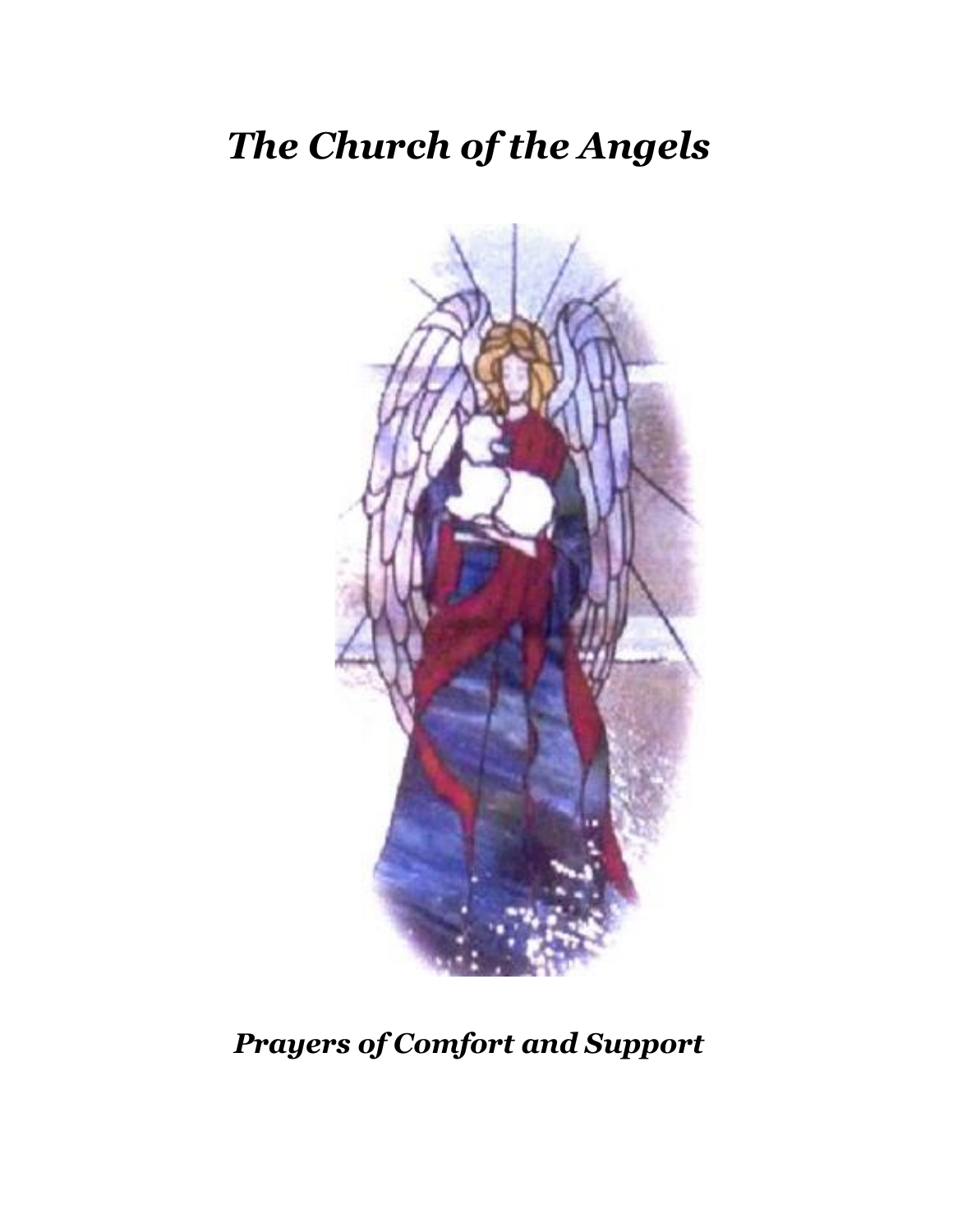The Church of the Angels Prayer Team intends that these prayers will bring you comfort and peace and help sustain you in your time of need.

If further assistance is needed or you wish to speak to our pastor, Rev Jenni Vinecourt, please contact us using the church's email.

[thechurchoftheangels@gmail.com](mailto:thechurchoftheangels@gmail.com)

## **Morning Prayer**

May all I do today begin with you, O Lord. Plant dreams and hopes within my soul, revive my spirit: Be with me today.

May all I do today continue with your help, O Lord. Be at my side and walk with me: Be my support today.

May all I do today reach far and wide, O Lord. My thoughts, my work, my life: make them blessings with your counsel and in your service this day; and beyond, O God.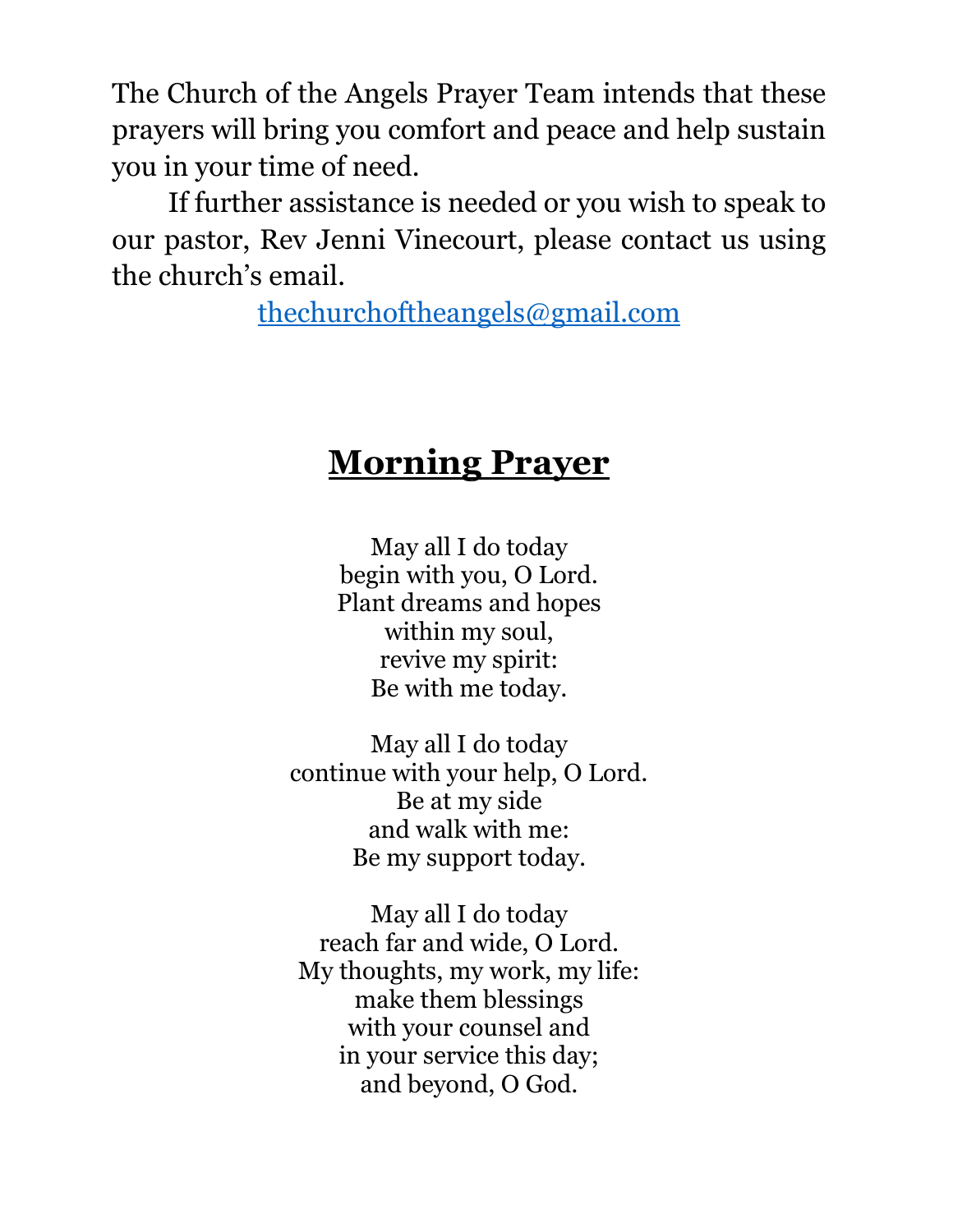## **Prayers of Comfort**

#### Wings of Light

May Angels surround you with Wings of Light. May they offer you Comfort, Love and Divine Companionship whenever you feel the need. All you need to do is ask

SaratogaOcean.com

\*\*\*\*\*\*\*\*\*\*\*\*\*\*\*\*\*

When doubts fill my mind, your comfort gave me renewed hope and cheer.

Psalm 94: 14

\*\*\*\*\*\*\*\*\*\*\*\*\*\*\*\*\*\*\*\*

Dear God,

Please guide me as I walk down paths new and unknown and hold my hand should I get lost on my journey. Give me the wisdom to take slow steadying breaths, to hold my head high, and take each step with the confidence that comes from knowing I will be caught should I fall. Help me see the lights in the darkness, to feel their warmth and remember that I am part of that warmth, for I have walked kindly in this world and given it my love.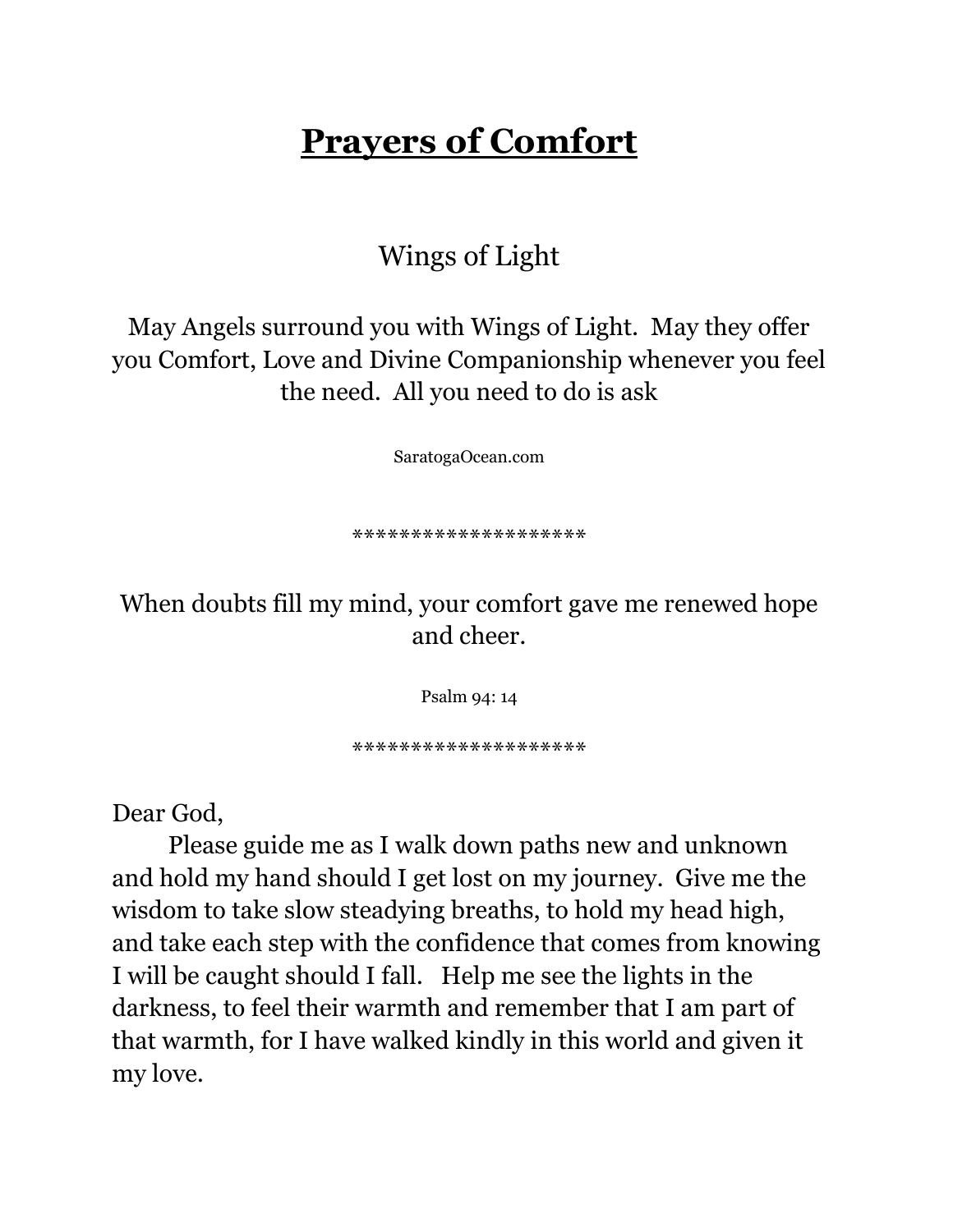Infinite Spirit, that which we call God, I cannot see your face, but my heart knows you are here with me.

\*\*\*\*\*\*\*\*\*\*\*\*\*\*\*\*\*\*

Whenever you do not understand what's happening in your life, just close your eyes, take a deep breath and say, "GOD I know it is Your plan. Just help me through it."

Alberto Casing

\*\*\*\*\*\*\*\*\*\*\*\*\*\*\*\*\*\*

As I walk, The universe is walking with me In beauty it walks before me In beauty it walks behind me In beauty it walks below me In beauty it walks above me Beauty is on every side As I walk, I walk with beauty

Traditional Navajo Prayer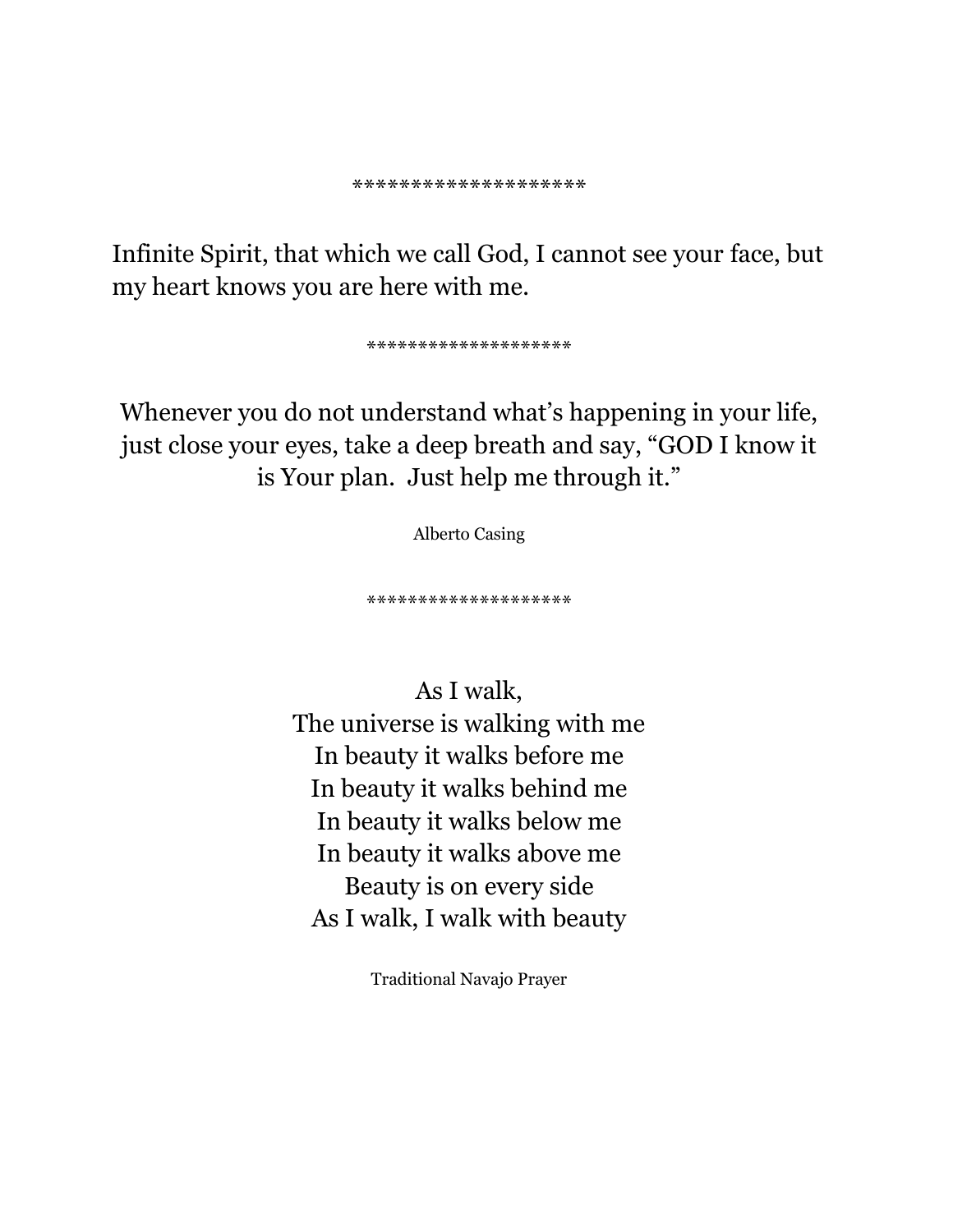## **Prayers of Strength**

Dear God…Thank you for the strength to endure this situation and to find the blessings and lessons it has for me. Thank you for the endurance to continue moving forward. Thank you for guiding my thoughts, words and actions so that I walk your path of Peace and Love. Amen.

\*\*\*\*\*\*\*\*\*\*\*\*\*\*\*\*\*\*\*\*

Infinite Spirit, Mother-Father God, lift me up for your blessings today. I pray that you anoint me with strength and self-care. Grace me with patience and wisdom. Fill me with serenity. For all this I give thanks.

\*\*\*\*\*\*\*\*\*\*\*\*\*\*\*\*\*\*\*\*

He gives strength to the weary and increases the power of the weak.

Isaiah 40:29

\*\*\*\*\*\*\*\*\*\*\*\*\*\*\*\*\*\*\*\*

When you are anxious, do not spend too much time trying to hurry up the worry. May you be blessed with calm, patience and strength. Wait for it – wait willingly and willfully, allowing God to do the Good Work.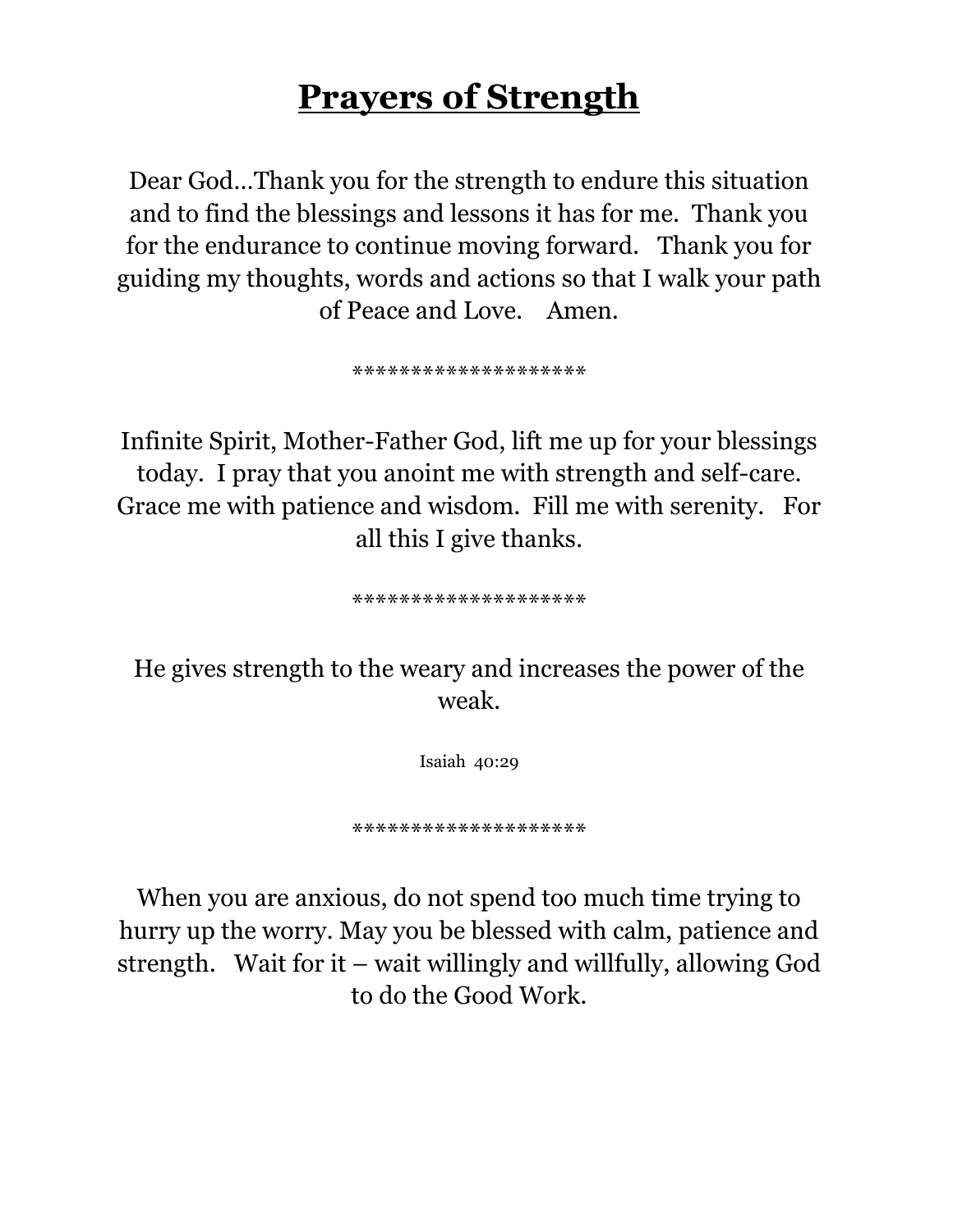## **Abundance Prayers**

Dearest God, thank You for providing for all my earthly needs. I ask that You continue to guide me clearly to everything that I need to fulfill my mission and to be able to provide a safe and healthful life for myself and my loved ones. Amen.

\*\*\*\*\*\*\*\*\*\*\*\*\*\*\*\*\*\*\*\*

I give thanks that the millions which are mine by Divine Right now pour in and pile up under grace and in perfect ways.

Catherine Ponder

\*\*\*\*\*\*\*\*\*\*\*\*\*\*\*\*\*\*\*\*

I pray and allow that through my connection with the Divine Spirit that I consciously call upon the Universal Source energy to flood all of my energy fields with abundance energy to remove any blockages that are within them. I allow all negative energy patterns and energetic debris to be released fully and sent to be reborn into positive healing light with no negative side effects. I acknowledge my past mistakes with my scarcity mind patterns and from this moment on will only think of positive and healthy abundance thoughts for all areas of my life. Thank you for the healing I am about to receive.

healingartforms.com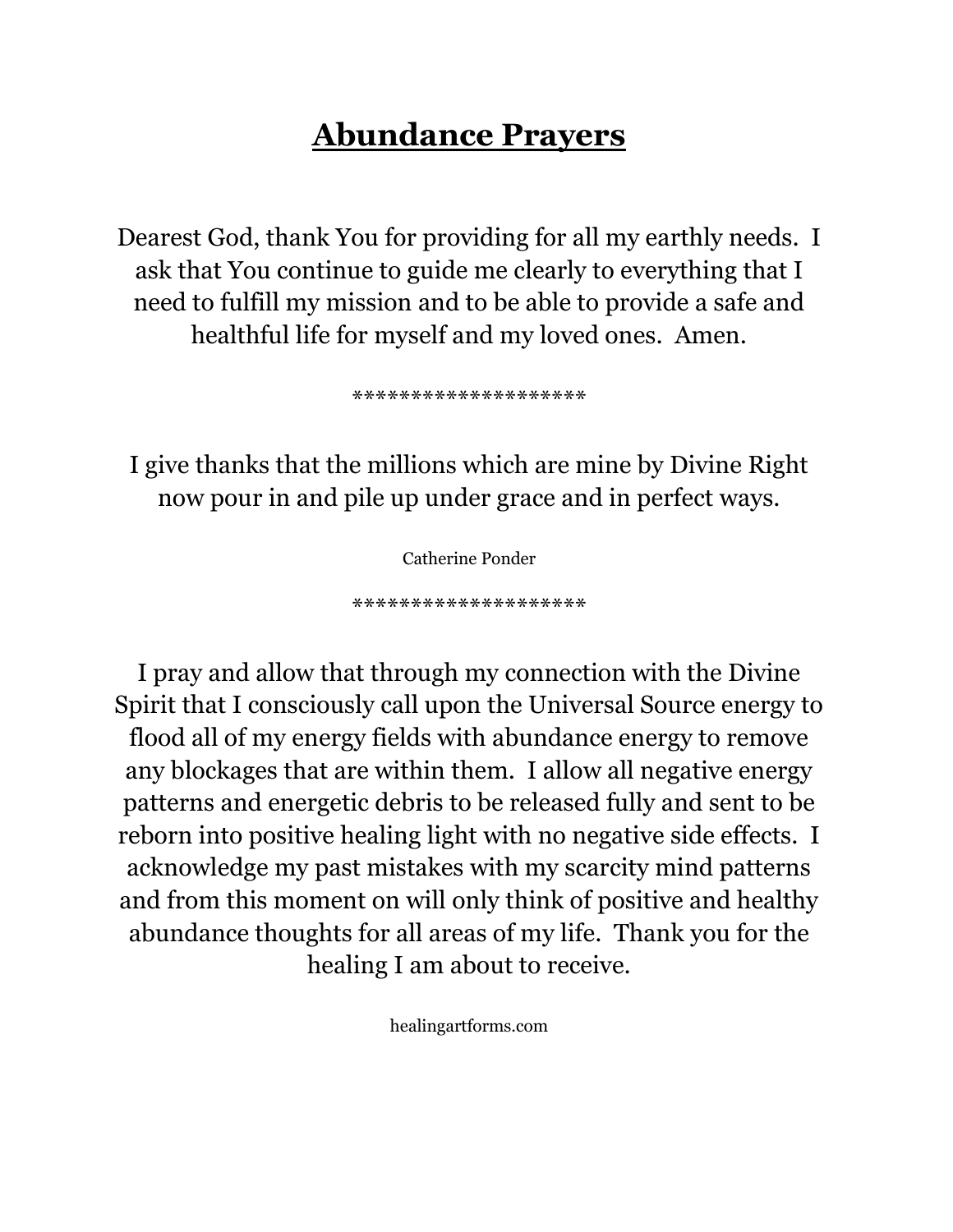## **Prayers for Healing**

Infinite Spirit, Mother Father God, look upon me with eyes of mercy. May your healing hand rest upon me. May your lifegiving powers flow into every cell of my body and into the depths of my soul – cleansing, purifying, restoring me to wholeness and strength. For all this I give thanks.

\*\*\*\*\*\*\*\*\*\*\*\*\*\*\*\*\*

I ask the Great Unseen Healing Force to remove all obstructions from my mind and body and to restore me to perfect health. I ask this is all sincerity and honesty and I will do my part. I put my trust in the Love and Power of God.

\*\*\*\*\*\*\*\*\*\*\*\*\*\*\*\*\*\*\*\*

Dear God, please enlighten what is dark in me, strengthen what is weak in me, mend what is broken in me. This is my prayer for me, my family, and friends. Amen

\*\*\*\*\*\*\*\*\*\*\*\*\*\*\*\*\*\*\*\*

Thank you Lord for I am ready to receive healing of my body, physically, mentally, and spiritually. I give you my sickness, my doubt, and my fear. I give you my aches and pains and trust in You and your plans for me. I accept healing on all levels and welcome whatever form it takes.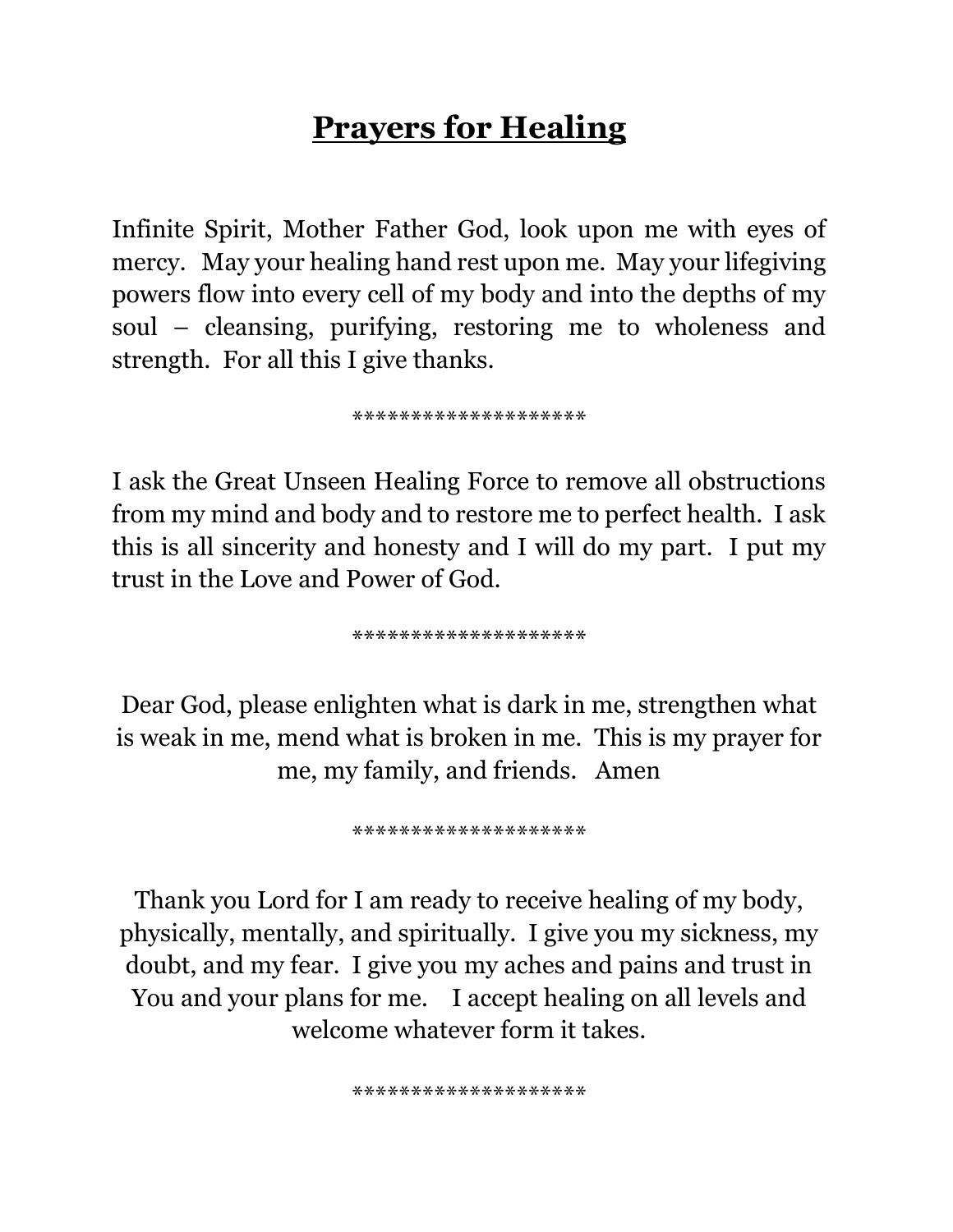I open my heart wide to receive the love of God. As I receive God's love as universal supply, all my affairs are healed. I realize and accept the healing power of the Universe as love, and I allow the healing power that is love to penetrate my life. I readily accept the healing power of love in my life, and I know that as love, God is my limitless and abundant supply made manifest. I feel the outpouring of God's love in my body and mind. I feel God's love in all my affairs, and I know all is well.

\*\*\*\*\*\*\*\*\*\*\*\*\*\*\*\*\*\*\*\*

O Lord my God, I cried unto thee, and thou hast healed me.

Psalm 30:2

#### **Prayer of Thankfulness**

Mother, Father, God -- Thank you for your presence during the hard and mean days, for then we have you to lean upon. Thank you for your presence during the bright and sunny days, for then we can share that which we have with those who have less. And thank you for your presence during the Holy Days, for then we are able to celebrate you and our families and friends. For those who have no voice, we ask you to speak. For those who feel unworthy, we ask you to pour your love out in waterfalls of tenderness. For those who live in pain, we ask you to bathe them in the river of your healing. For those who are lonely, we ask you to keep them company. For those who are depressed, we ask you to shower upon them the light of hope. Dear Creator, You, the borderless sea of substance, we ask you to give to all the world that which we need the most - Peace. Maya Angelou